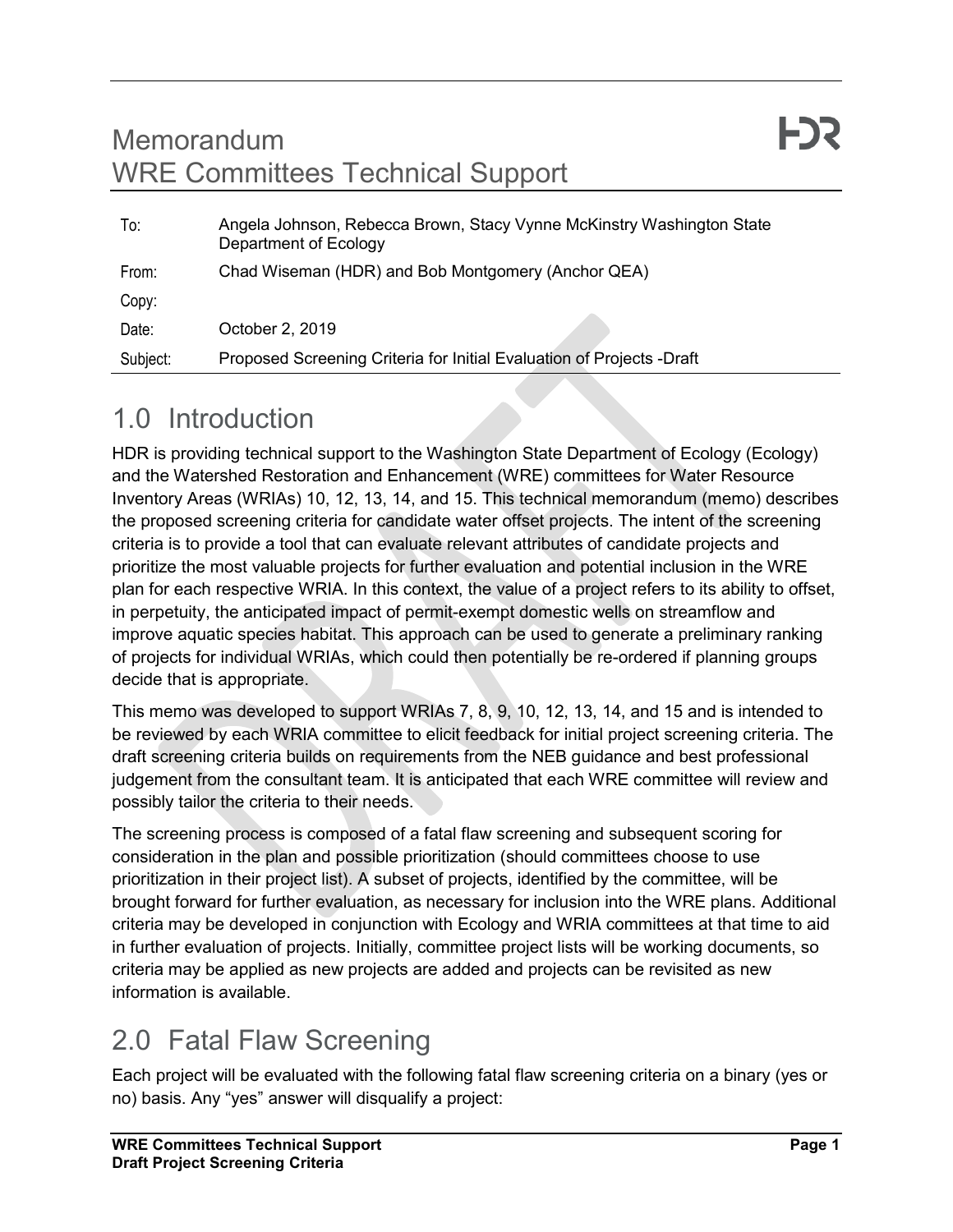- No reliable benefits to streamflow or habitat
- Already required by regulatory obligation (i.e. double counting)
- Inconsistent with existing law or policy
- Substantive conflict with another watershed plan
- Implemented prior to January 2018

Table 1. Fatal Flaw Screening Criteria Example.

| Project<br><b>Number</b> | Project         | Fatal Flaw Criteria (Enter 1 = Yes, 0 = No)            |                                                    |                                                   |                                                               |  |
|--------------------------|-----------------|--------------------------------------------------------|----------------------------------------------------|---------------------------------------------------|---------------------------------------------------------------|--|
|                          | <b>Name</b>     | No reliable<br>benefits to<br>streamflow or<br>habitat | Already<br>required by<br>regulatory<br>obligation | Inconsistent<br>with<br>existing law<br>or policy | <b>Substantive conflict</b><br>with another<br>watershed plan |  |
|                          | $X$ $X$ $X$ $1$ |                                                        |                                                    |                                                   |                                                               |  |
|                          | Xxx2            |                                                        |                                                    |                                                   |                                                               |  |
|                          | Xxx3            |                                                        |                                                    |                                                   |                                                               |  |
|                          | Xxx4            |                                                        |                                                    |                                                   |                                                               |  |

The project must have foreseeable benefits that are reliable. If the project is only projected to benefit streamflow or habitat on a short-term basis, or if project benefits may cease to occur because of other uncontrollable factors, the project should not be considered for further evaluation.

The project cannot be required by an existing regulatory obligation that will be implemented regardless of the WRE Plan. Therefore, claiming the project and counting it towards water offset or NEB will not be allowed.<sup>[1](#page-1-0)</sup>

The project must be consistent with existing law or policy and be able to be permitted. Examples of Washington revised code and administrative code that should be considered include the following:

- Chapter 90.03 RCW, Water Code (e.g. project proposes to change a water right in an unlawful way)
- Chapter 173-201A WAC Surface Water Quality Standards (e.g. project proposes a surface discharge with contaminants that will cause the receiving waterbody to exceed standards)
- Chapter 173-200-040 WAC, Water Quality Standards (e.g. project proposes a groundwater discharge with contaminants exceeding water quality standards).

<span id="page-1-0"></span><sup>&</sup>lt;sup>1</sup> See Section 7 of the **Streamflow Restoration Policy and Interpretive Statement** (POL-2094) for under "Acceptable projects and actions."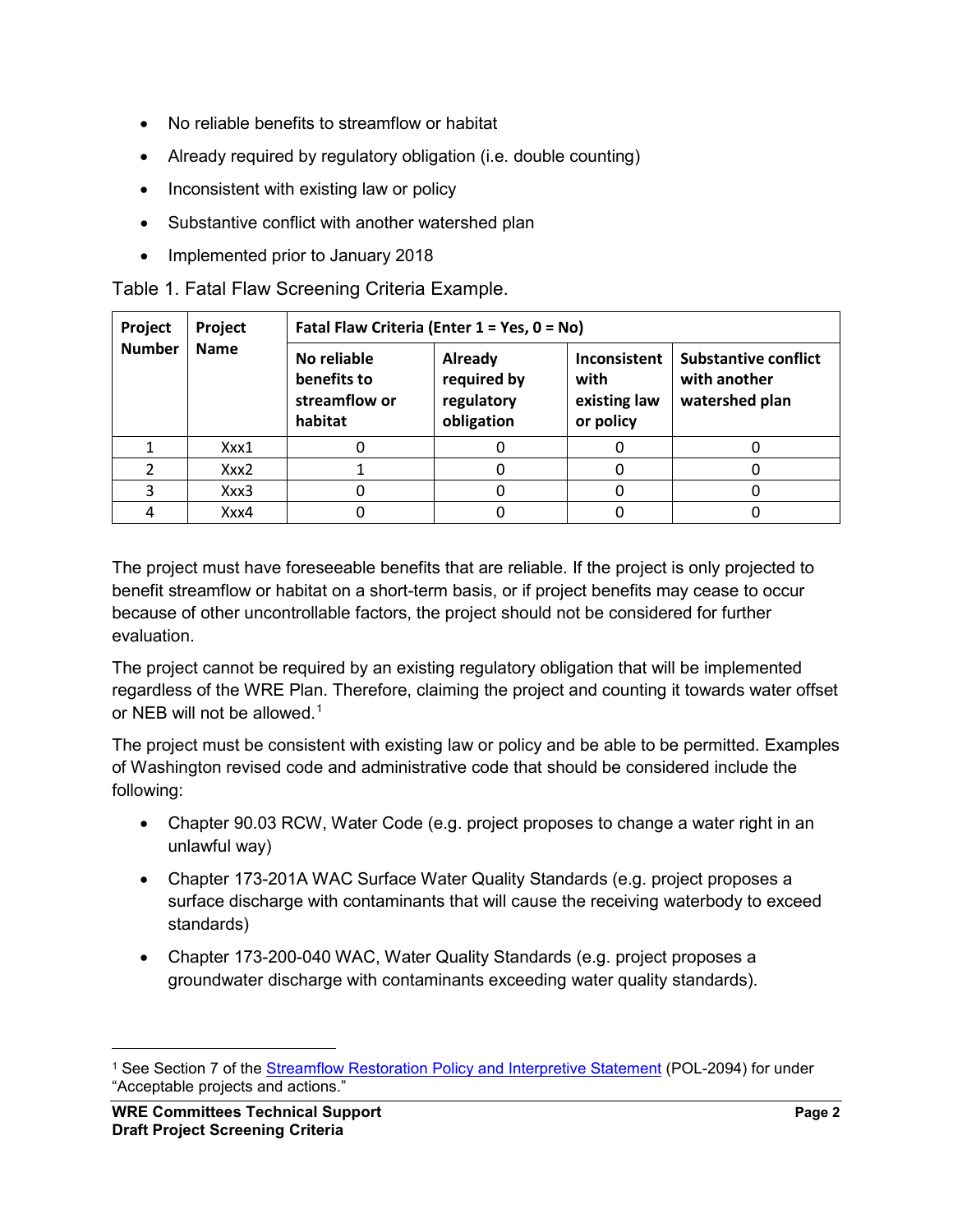• Chapter 220-660 WAC, Hydraulic code rules (e.g. project proposes to fill an excessive quantity of wetland or stream channel)

Finally, the project cannot be in substantive conflict with another watershed plan. For example, the project may not harm sensitive salmonid stocks or priority species.

## 3.0 Prioritization Screening Attributes

Screening criteria include the evaluation of project attributes that are relevant to 1) water offsets, 2) habitat benefits, 3) project feasibility, and 4) project implementation. Within each category, project attributes are scored on an ordinal scale, where five is the most beneficial, three is moderate, and one is the least beneficial. These criteria are summarized in Table 2 and detailed in Appendix A.

**Water offset** attributes include the volume of the water offset benefit, whether the offset addresses impacts that occur in high priority subbasins, and the reliability of the offset (Table 1; Appendix A).

**Habitat criteria** characterize streamflow and aquatic species habitat benefits, and how important those benefits are in spatial context. Criteria include whether or not the project is in a subbasin that contains high priority aquatic habitat, the magnitude of aquatic habitat benefit, and species and life history stages addressed (Table 1; Appendix A). These habitat benefits will contribute to the NEB evaluation, in terms of both streamflow and habitat benefits.

**Feasibility criteria** include constructability, cost to benefit ratio, operations and maintenance (O&M) considerations, and resilience to climate change (Table 1; Appendix A). The intent of these criteria is to characterize project feasibility and certainty.

**Implementation criteria** include consistency with existing law or policy, consistency with watershed plans and projects, and sponsor commitment (Table 1; Appendix A). The intent of the implementation criteria is to identify potential (generally non-technical) issues that could complicate implementation of a project that may appear to be beneficial.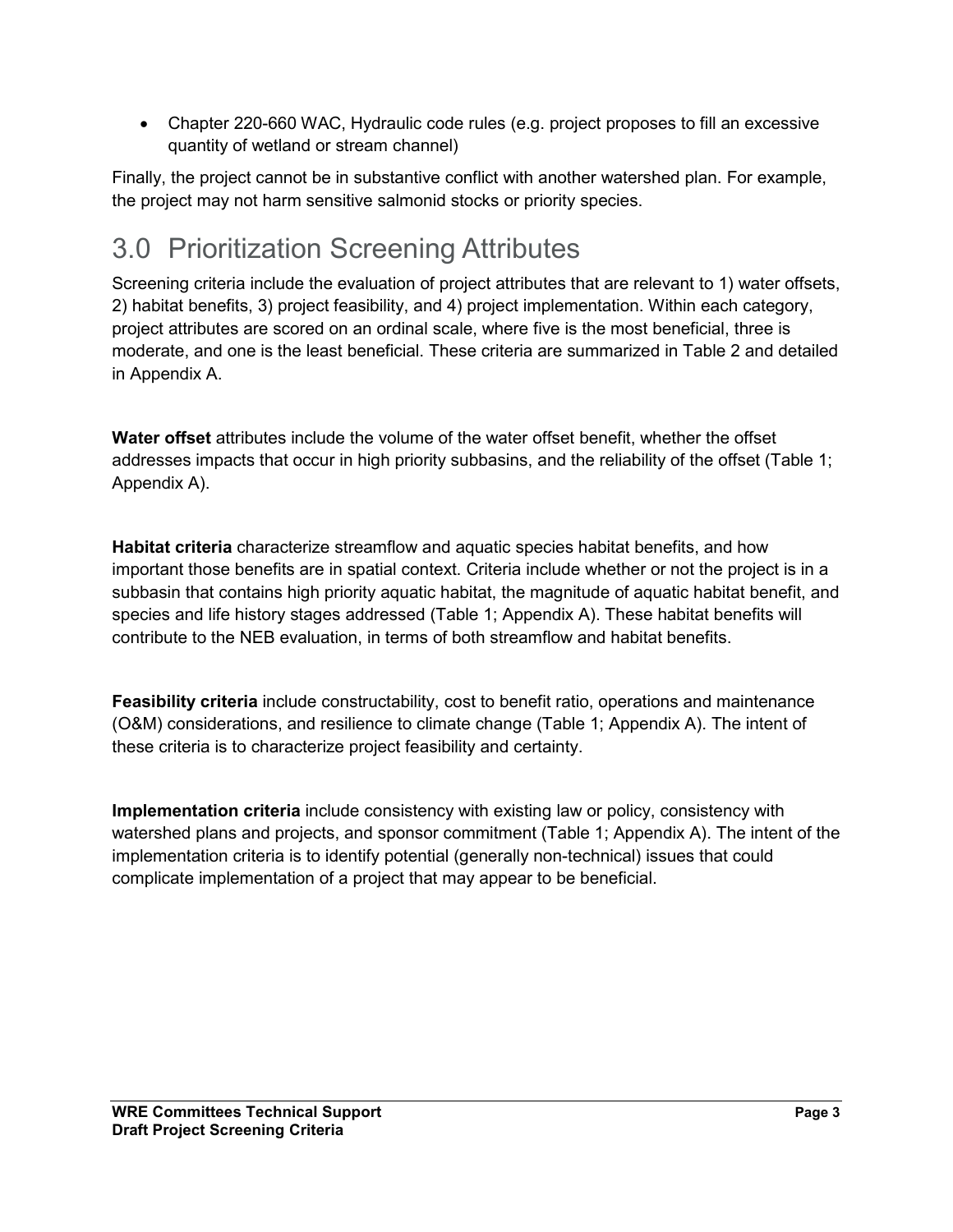| <b>Criteria</b>                                  | <b>Description of Criteria</b>                                                                                                                                                                           |
|--------------------------------------------------|----------------------------------------------------------------------------------------------------------------------------------------------------------------------------------------------------------|
| <b>Water Offset Criteria</b>                     |                                                                                                                                                                                                          |
| Water offset volume                              | How much water will the project offset compared to the total<br>required offset for the WRIA?                                                                                                            |
| Offset addresses a high priority<br>subbasin     | Does the offset project address impacts in a high priority<br>subbasin (areas where rural growth is anticipated?)?                                                                                       |
| Reliability                                      | Will the project provide benefits on a reliable basis?                                                                                                                                                   |
| <b>Habitat Criteria</b>                          |                                                                                                                                                                                                          |
| High Priority Subbasin-Aquatic<br>Habitat        | Will the offset project improve streamflow and aquatic species<br>habitat in a basin (including downstream reaches) where<br>improving streamflow and habitat is a high priority for aquatic<br>species? |
| Magnitude of Benefit                             | Is the magnitude of the streamflow benefit significant relative<br>to existing flows or is the habitat benefit significant relative to<br>habitat needs?                                                 |
| Species and life stages addressed                | Does the project address priority species <sup>1</sup> ? Does it address<br>multiple species and life stages?                                                                                            |
| <b>Feasibility Criteria</b>                      |                                                                                                                                                                                                          |
| Cost to benefit ratio                            | Is the cost of offset water benefit (in terms of \$/acre-feet/year)<br>low or is the cost to streamflow or habitat benefit low relative<br>to other projects in the watershed?                           |
| <b>Operations &amp; Maintenance</b>              | Are the long-term O&M requirements and costs reasonable?<br>Has a mechanism to pay for O&M been identified?                                                                                              |
| Resilience                                       | Will the project be resilient to climate change and provide the<br>same benefits under a changing climate?                                                                                               |
| <b>Implementation Criteria</b>                   |                                                                                                                                                                                                          |
| Consistency with existing law or policy          | Is the project consistent with existing law or policy?                                                                                                                                                   |
| Consistency with watershed plans and<br>projects | Is the project consistent with existing watershed plans?                                                                                                                                                 |
| Sponsor commitment                               | Is the sponsor committed to constructing and operating the<br>project?                                                                                                                                   |

Table 2. Screening criteria descriptions.

<sup>1</sup>Committee can define priority species or they could be defined as "threatened and endangered salmonids or other native fish and aquatic species of concern".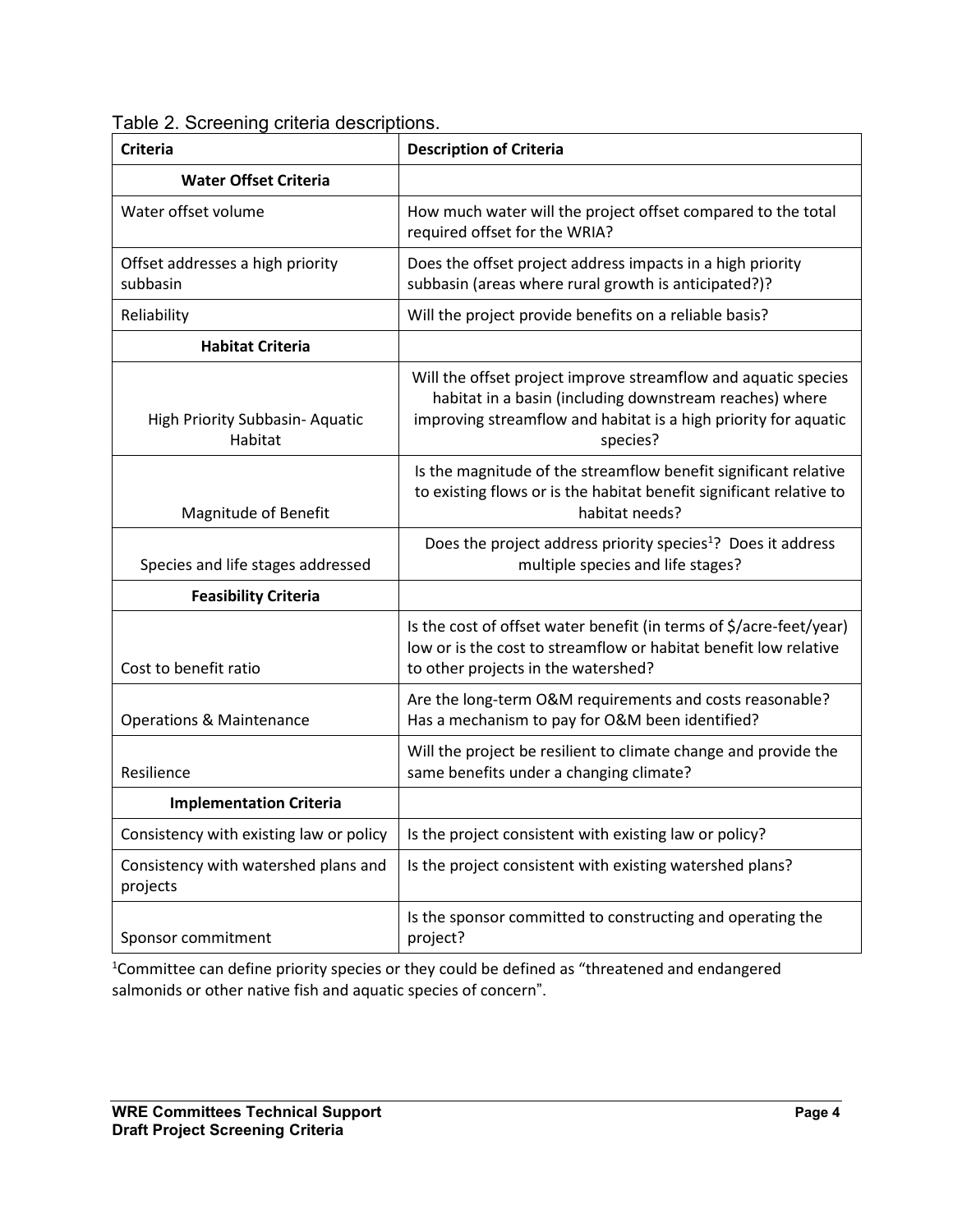# 4.0 Prioritization Scoring

Within each category, each criterion is scored on an ordinal scale, summed, and divided by the full potential score, equaling a normalized percentage of the full potential score (Table 3 shows an example for the water offset criteria). This is the subtotal score. Any criteria not applicable or not able to be scored will receive a medium score of three.

Each subtotal score is weighted in terms of the relative importance of each category (Table 4; in this example, we have equal weighting among categories). Each category subtotal score is weighted, and then the weighted subtotal scores are summed to equal a total score on a scale of 20 (i.e. all criteria were scored as "low", or 1) to 100 (i.e. all criteria were scored as "high", or 5).See spreadsheet named "Project\_screening.xlsx" for a complete set of scoring tables.

|              |                     | <b>Water Offset Criteria</b>     |                                                               |                    |                       |
|--------------|---------------------|----------------------------------|---------------------------------------------------------------|--------------------|-----------------------|
| Project<br># | <b>Project Name</b> | <b>Offset Volume</b><br>of Water | <b>Offset impacts</b><br>address a high-<br>priority subbasin | <b>Reliability</b> | <b>Subtotal Score</b> |
|              | xxx1                |                                  |                                                               |                    | 100                   |
|              | xxx2                |                                  |                                                               |                    | 20                    |
|              | xxx3                |                                  |                                                               |                    | 60                    |
|              | xxx4                |                                  |                                                               |                    | 47                    |
|              | xxx5                |                                  |                                                               |                    | 60                    |

Table 3. Example of criteria scoring and subtotals.

Table 4. Example of screening criteria category weighting.

| <b>Criteria Weighting</b> |      |  |  |
|---------------------------|------|--|--|
| Water Offset              | 25%  |  |  |
| Habitat                   | 25%  |  |  |
| Feasibility               | 25%  |  |  |
| Implementation            | 25%  |  |  |
| Sum (always = 100%)       | 100% |  |  |

Weighting is user-defined and therefore could be changed by WRIA committee or workgroup. See spreadsheet named "Project Screening.xlsx" where the weightings can be modified and applied to criteria.

Table 5 shows an example of the results of scoring and weighting the criteria. The highest scores are the most valuable projects for this initial evaluation. The WRE Committees and Workgroups will meet to further evaluate and discuss the projects to develop a subset of projects for the next stage of project evaluation.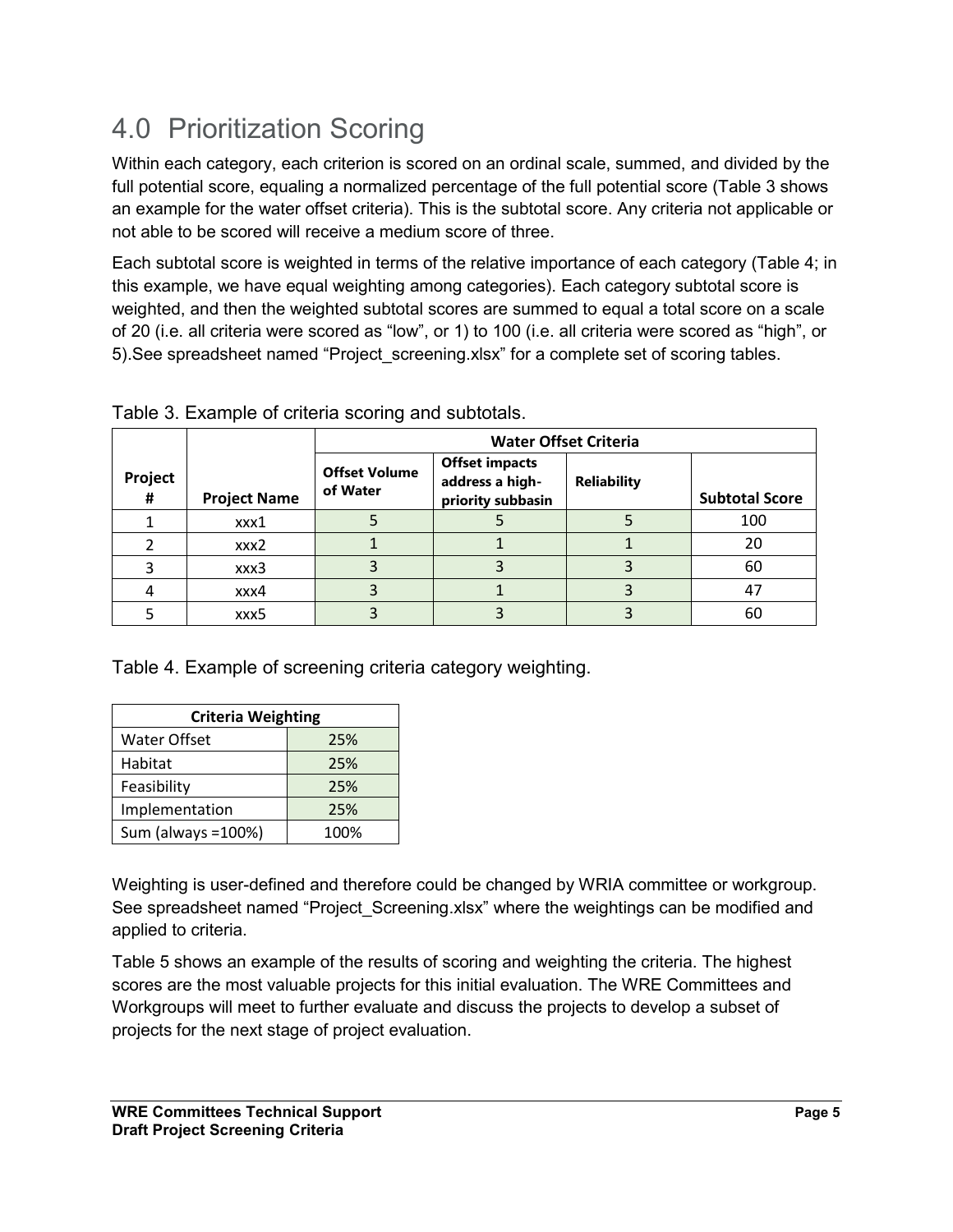| Project | Project     | Water         |                | ີ           |                |               |
|---------|-------------|---------------|----------------|-------------|----------------|---------------|
| Ħ       | <b>Name</b> | <b>Offset</b> | <b>Habitat</b> | Feasibility | Implementation | <b>Totals</b> |
|         | xxx1        | 25.0          | 25.0           | 25.0        | 25.0           | 100.0         |
| 2       | xxx2        | 5.0           | 5.0            | 5.0         | 5.0            | 20.0          |
| 3       | xxx3        | 15.0          | 15.0           | 15.0        | 15.0           | 60.0          |
| 4       | xxx4        | 11.7          | 25.0           | 25.0        | 5.0            | 66.7          |
|         | xxx5        | 15.0          | 15.0           | 15.0        | 15.0           | 60.0          |

Table 5. Example of Screening criteria category weighted subtotals and total scores.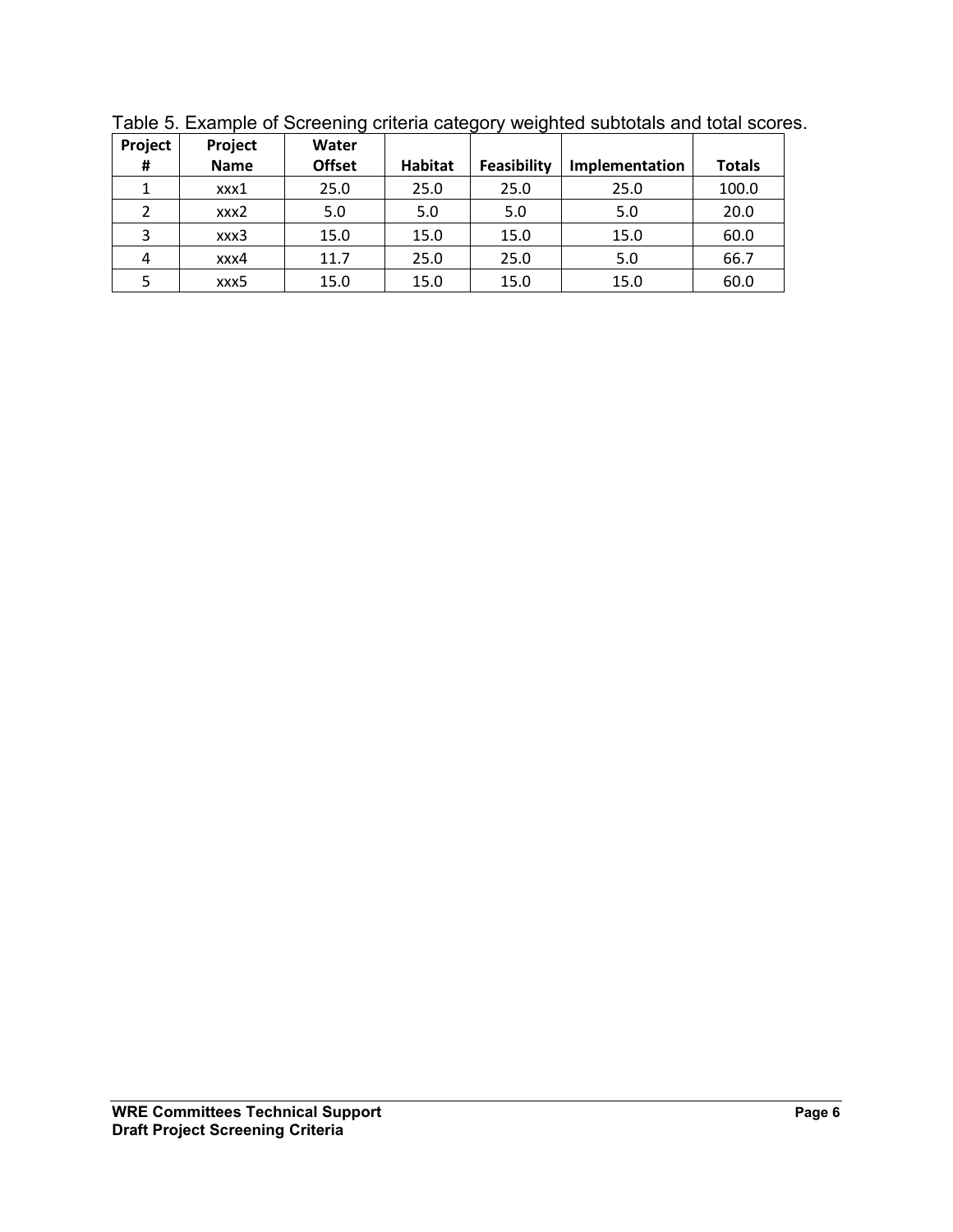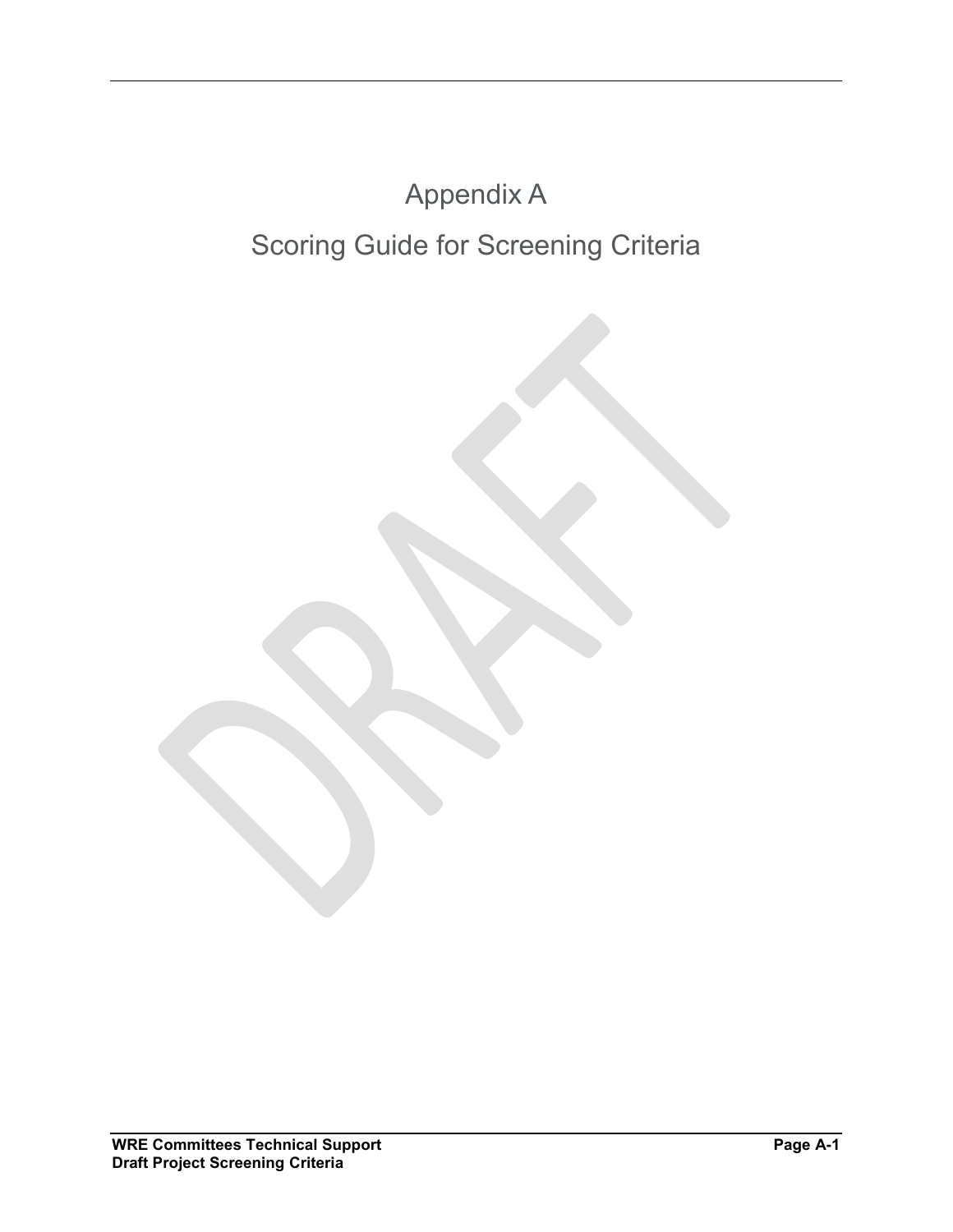| Rating                    | Rating<br><b>Score</b> | <b>Offset Volume of Water</b>                                                   | Offset impacts address a<br>high-priority subbasin                                                  | <b>Reliability</b>                                                                                                   |
|---------------------------|------------------------|---------------------------------------------------------------------------------|-----------------------------------------------------------------------------------------------------|----------------------------------------------------------------------------------------------------------------------|
| Low (Least<br>Beneficial) | $\mathbf 0$            | Does not provide water<br>offset                                                | Contributes to offsetting<br>subbasin impact in a low-<br>priority subbasin for water<br>offsets.   | Project benefits may not<br>occur every year,<br>depending on other factors<br>that may change from year<br>to year. |
| Medium                    | 8                      | Provides some water<br>offset or quantity is<br>uncertain                       | Contributes to offsetting<br>subbasin impact in a<br>medium-priority subbasin<br>for water offsets. | Magnitude of project<br>benefits relies on other<br>factors that may change<br>from year to year.                    |
| High (Most<br>Beneficial) | 6                      | Volume offsets subbasin<br>impact or $> 10\%$ of the<br>WRIA offset requirement | Contributes to offsetting<br>subbasin impact in a high-<br>priority subbasin for water<br>offsets.  | Project benefits will be<br>sustained year to year and<br>during droughts.                                           |

Table A-1: Water Offset screening attributes and scoring criteria.

#### Table A-2. Habitat attributes and scoring criteria.

| Rating                    | Rating<br><b>Score</b> | <b>High Priority Subbasin-</b><br><b>Streamflow and Aquatic</b><br><b>Habitat</b>                                                           | <b>Magnitude of Benefit</b> | <b>Species and life stages</b><br>addressed                                                                                      |
|---------------------------|------------------------|---------------------------------------------------------------------------------------------------------------------------------------------|-----------------------------|----------------------------------------------------------------------------------------------------------------------------------|
| Low (Least<br>Beneficial) |                        | Project provides some flow<br>benefit but does not<br>improve aquatic habitat<br>functions                                                  | Low benefit                 | Project only benefits one<br>salmonid species and one life<br>stage                                                              |
| Medium                    | ❸                      | Project improves aquatic<br>habitat function(s) in a<br>subbasin where improving<br>that habitat function(s) is a<br>medium or low priority | Medium benefit              | Project benefits priority<br>species, multiple salmonid<br>species, but one life stage (e.g.<br>rearing habitat)                 |
| High (Most<br>Beneficial) | 6                      | Project improves aquatic<br>habitat function(s) in a<br>subbasin where improving<br>that habitat function(s) is a<br>high priority          | High benefit                | Project benefits priority<br>species <sup>1</sup> , multiple salmonid<br>species, or multiple life stages<br>of priority species |

<sup>1</sup> WDFW Priority Habitat and Species, [https://wdfw.wa.gov/species-habitats/at-risk/phs.](https://wdfw.wa.gov/species-habitats/at-risk/phs)